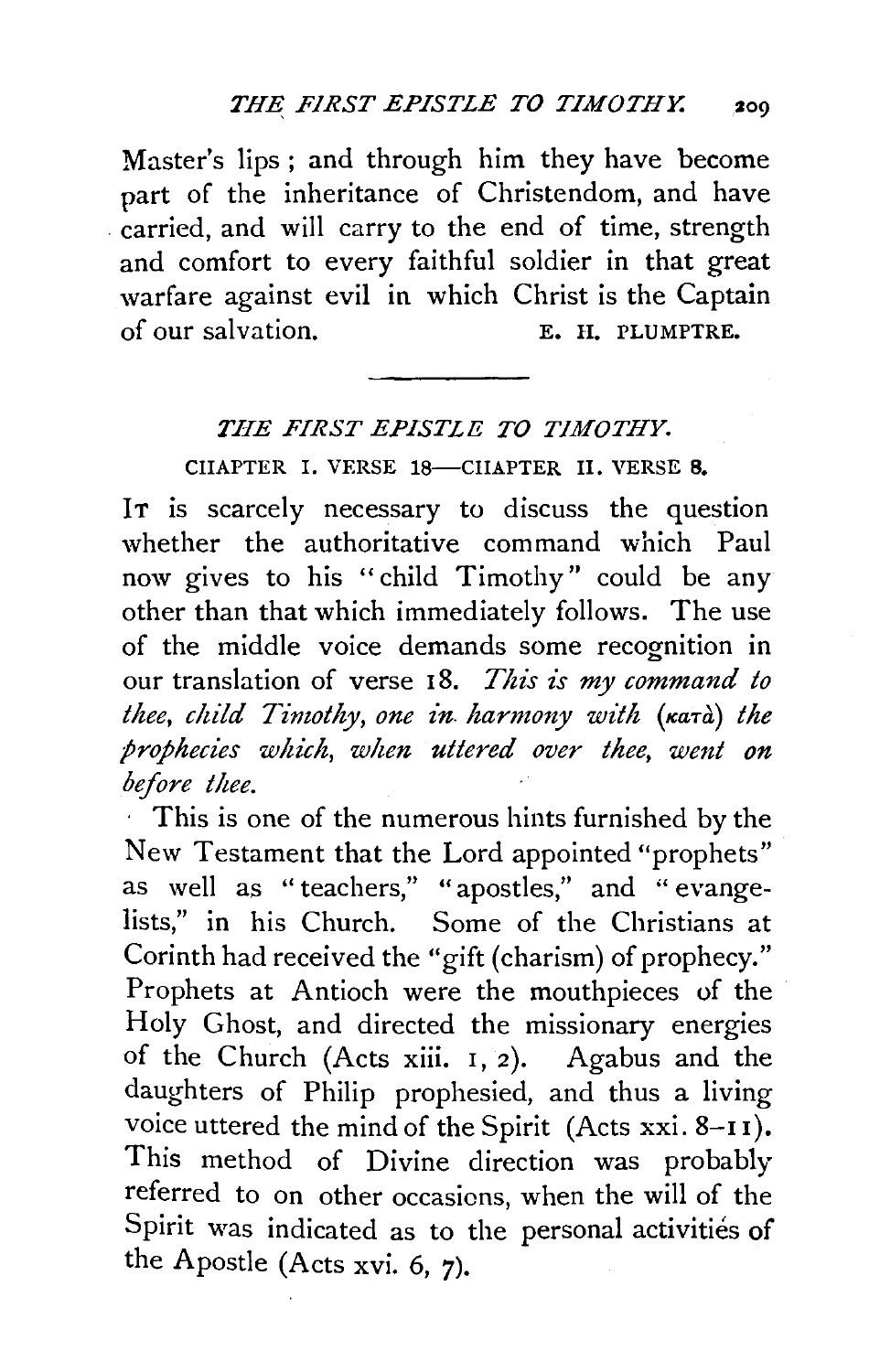The various references to this prophetic energy are as a matter of fact apparently limited to expectations and fears which governed the special duties of individuals. The prophecies were far-seeing penetrative glances into the life-work, responsibility, and destiny of certain men. The holy expectations formed by prophetic men about young Timothy when he was admitted into the Jewish Christian community, when he was ordained to be the companion and messenger of Paul, went on before him as *"avant-couriers,* or heralds," of his useful and self-sacrificing life. We need not suppose that such prophecies have ceased. Ecclesiastical history is full of the records of similar predictions, whether or not they were feigned after the events which they were supposed to have anticipated. The story of every Church is enriched with these blessed hopes, these solemn warnings, these voices of the Spirit. More than this, there must ever be in the heart of the Christian Church a holy prophetic fervour, an outlook into the world, a forecasting of the future, a penetration into the mystery of godliness, which are not due to conclusions of mere sense or of unaided reason, which are nothing less than the free and gracious help given by the Holy Ghost. Now the prophecy which had been uttered over Timothy took the form of an injunction, and set before him an ideal. It was as follows, "*That in them, i.e.,* armed, decked, clothed *in* these prophetic hopes, these prayers of faith concerning thee, *thou mightest war the good warfare*, discharge the entire duties of the military chieftain. The emphasis, as Huther admits, is on the words "in them." We may understand this emphasis by remembering that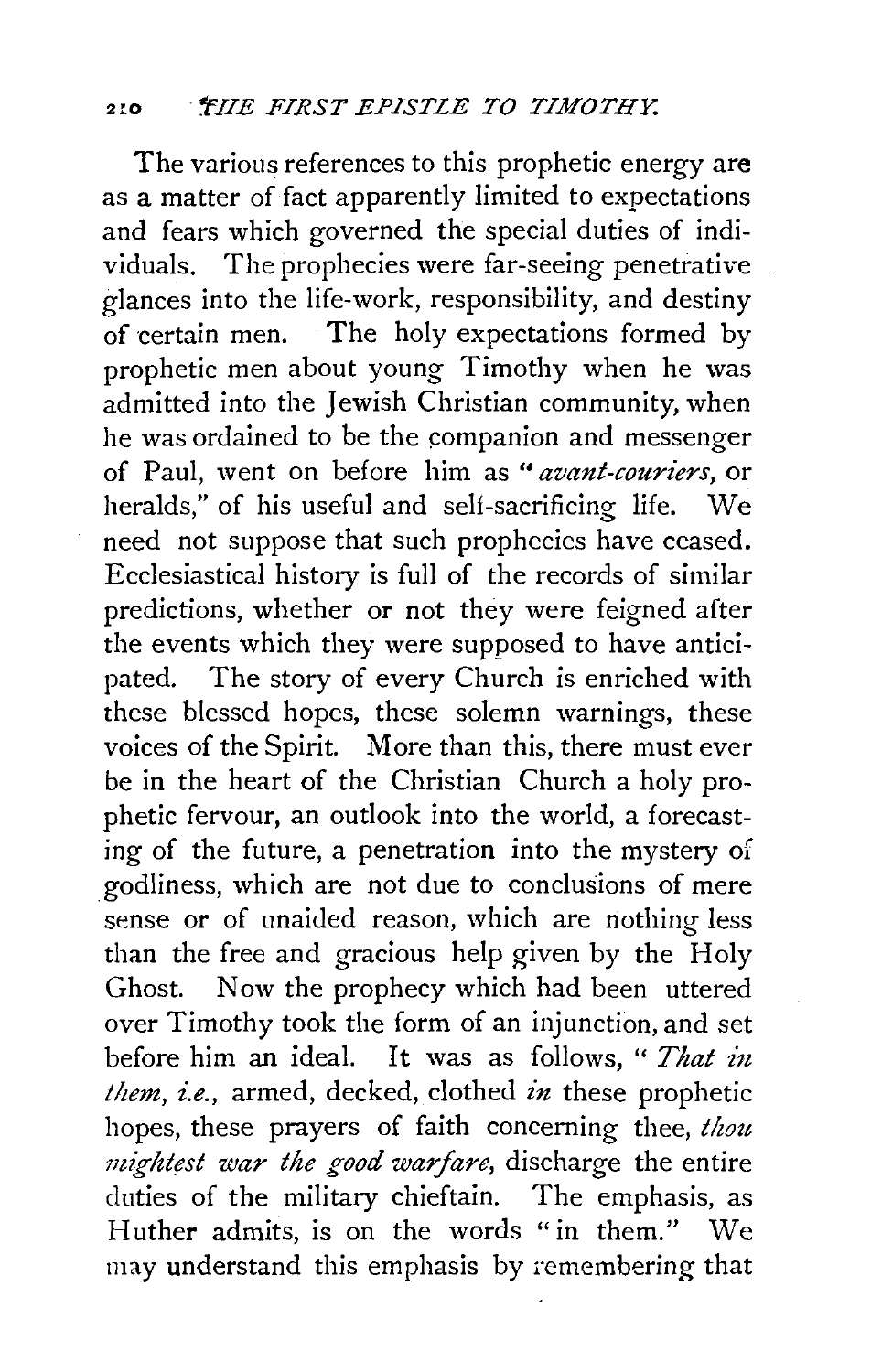no man ever does a great work for the world without a deep inward consciousness of his being predestined to do it. Cornelius à Lapide says, grandly, " The angels, the heavens, the stars, and all the creatures of his hands, are called his soldiers.. He, their great Captain, is the Lord of hosts." The life of Christian ministers must be a warfare with sin and the devil, and they are God's warriors, and fight out his battle. Again and again Paul returns to the use of this imagery. The "good soldier," and not the Levitical priest, military, and not sacerdotal, functions, supplied him with his most vivid illustrations of and truest parallels to the career of a minister of Christ. St. Basil said,-" A soldier does not build houses, nor purchase lands, nor study reward. He has his rations from the king, he pitches his tent in the open field,  $\ldots$ . he can meet death if honoured by the royal smile. Come then, Christian soldier, let the thought of thy reward command thee."

. We probably are not justified in giving to the next word  $(\xi \chi \omega \nu)$  the strong meaning of "holding" forth as a shield, or "grasping" as a sword, or " mooring on " to as an anchor,—but we press forward to "the faith and the good conscience" which Timothy is to "have" as the very condition of all success in his Christian warfare.

·Without *fazch-faith* in God, faith in the truth he proclaimed, faith in the cause he defended, faith in the Captain whose behests he executed-he must fail. "Conscience," too must be "good," because active, accurate, and ready in the discharge of its functions; and " good " because the testimony it bears is healthy and hopeful, because it is not defiled, nor offended,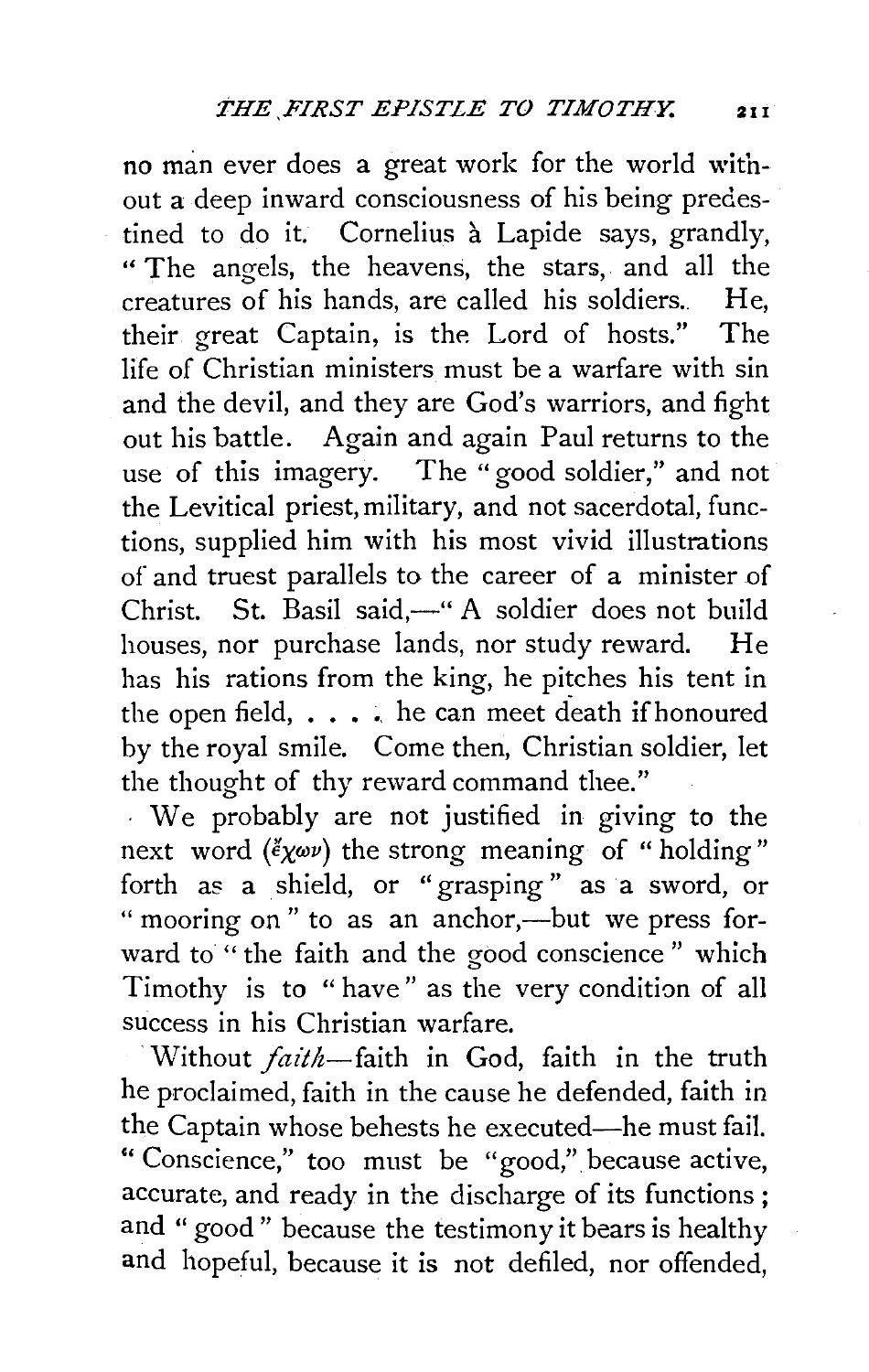nor seared, because its voice is the witness of the Spirit and the promise of the Father, God's own vicegerent, ministering reconciliation. " Which," viz., this "good conscience," *"certain persons,"* reputed to be soldiers of Christ, *"have repudzated,"* have deliberately rejected in their own case, 1 *"and made shipwreck concerning the faith."* There is no spiritual life without moral purity. If a man trifles with conscience he must not presume on faith saving him. His vessel is stranded. Now in verse 20, certain personal illustrations of this spiritual shipwreck are mentioned by name, viz., *Hymenaus* and *Alexander.* In the Second Epistle to Timothy (chap. ii. ver.  $17$ ), a man bearing the same name with the former of these two, and coupled with *Philetus,* is charged with disseminating the idea that the resurrection is already passed, and thus, by denying one of the great Christian anticipations of the future, with overthrowing the faith of some. It is not unreasonable to suppose that the same person is referred to in this verse. The strong measures taken by St. Paul may have been resented by Hymenæus and by Alexander, and they may both have gone to greater lengths in their antagonism to the discipline and doctrine of the Apostle. Thus, though the name " Alexander" was a common one, and the  $(\chi_a \lambda_{\kappa \epsilon \psi_s})$  "coppersmith" may have been another person altogether from the

<sup>1</sup> Schleiermacher contends that while Paul elsewhere uses the word in its active sense, and quite correctly, here he uses it of an object within the soul, and wrongly. It is true that the middle form of this verb is used by Homer and the LXX. of persons and in an active sense; but  $cf.$  Acts vii. 27-39; xiii. 46. The "conscience" is elsewhere spoken of as being offended, defiled, &c., and otherwise objectified.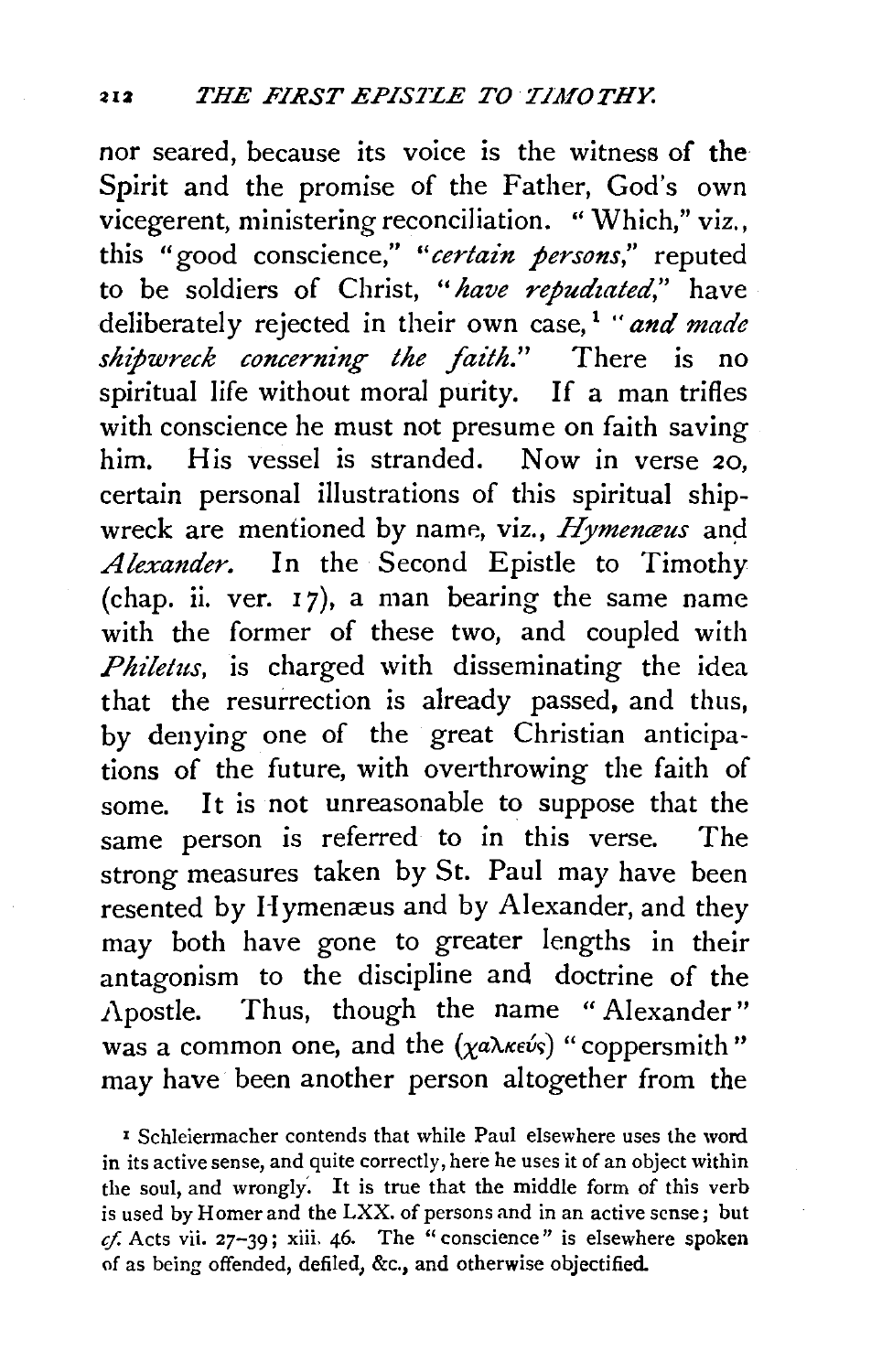backslider here denounced, it is fair to conjecture that the Alexander who, with "Hymenæus," was excommunicated by St. Paul, had endeavoured in after years to do him much evil, and was one of the Asiatics who were turned away from him.

This phrase, *"I delivered to Satan,"* may be a *mere*  formula for a solemn expulsion from the Church, and be compared with a like use of the phrase  $(r \text{ Cor.})$ v. 5), with the additional words *(είς όλεθρον της σαρκ*ός), "for the punishment of the flesh." But one peculiarity of the apostolic regimen of the Churches ought not to be kept out of sight The Apostles were gifted with terrible powers of destruction and chastisement as well as of healing. The cases of Ananias, Elymas, and the Corinthian adulterer are recorded, apparently with the purpose of revealing the awful fact, that while it was their privilege to heal disease, to cast out " devils," and to be the medium of conveying the miraculous and extraordinary gifts of the Holy Spirit,. they were also endowed with the faculty of administering signal chastisement and bodily suffering.

This delivery to Satan, whatever were its outward manifestations, was not an inevitable doom. Its purpose was" *that they might be instructed (or di'scipllned) not to blaspheme."* 

It is important to notice that this terrible power was an apostolic function as incommunicable as the power to impart the Holy Ghost, or to bear autoptic testimony to the resurrection of Christ.

The Greek particle (oiv) that introduces the detailed injunctions with which Chapter ii. opens has been charged with the fault of implying a logical connection when none can be found. I can hardly go so far as to VOL. 11.  $16$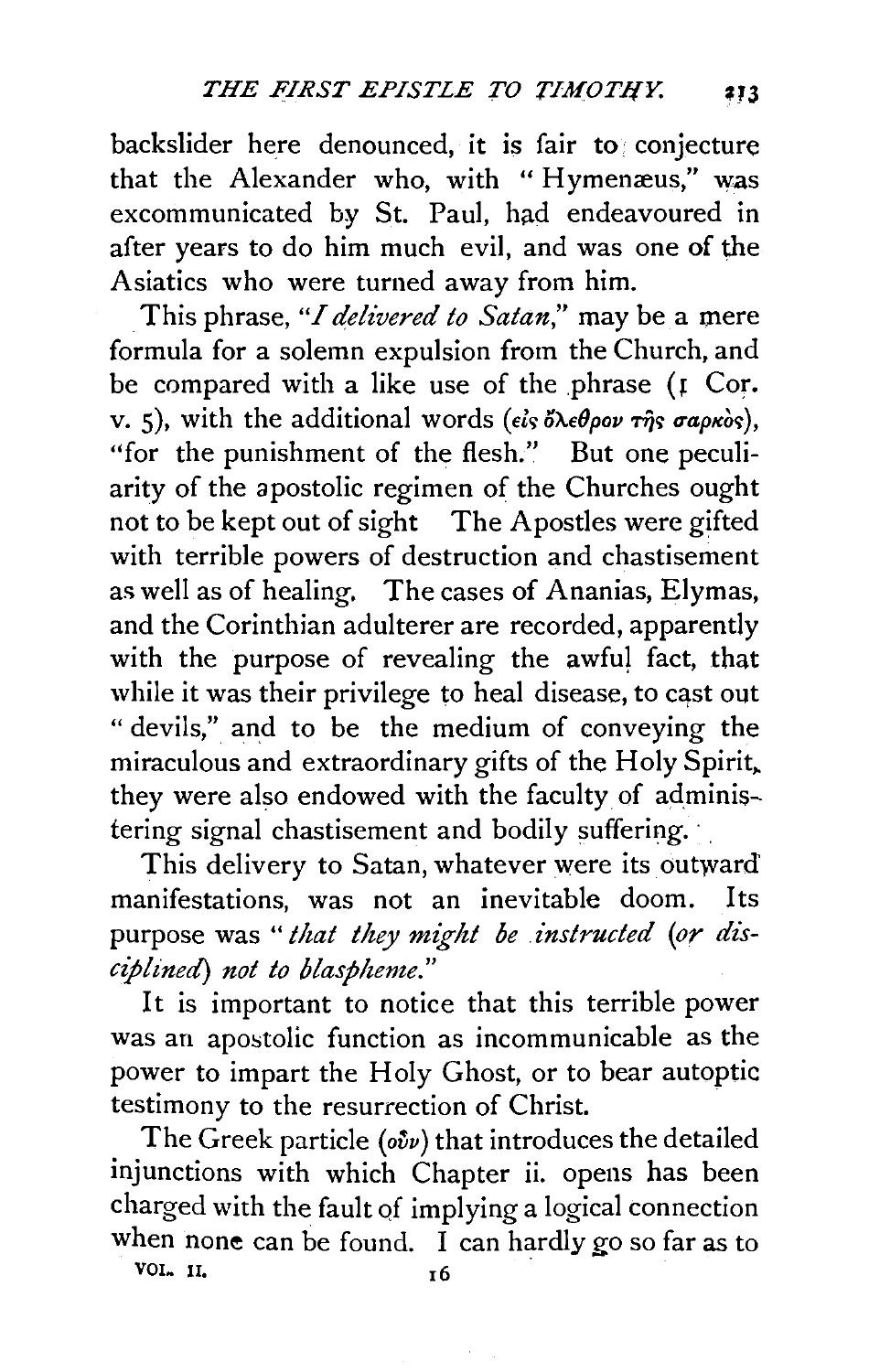say, with Bishop Ellicott, that the  $\delta \nu$  could not have been replaced by any other particle, that it *is* here used in its true resumptive force, and that the connection of this advice with the previous argument is perfectly easy. Yet· I' do not think it *is* impossible to discover the significance of this logical particle. Paul had called attention *to* " the faithful saying," that the Son of God had come into the world to save sinners. Timothy has been summoned to co-operate with him in this great work. Prayer for all men would lift the soul of Timothy into fellowship with the limitless love of God, who .would have all men come to a knowledge of this truth. If Timothy should take the part of a good soldier of Jesus Christ, and should be armed with prophecy and shielded by faith for the great battle with sin, let him begin by praying for all men, because God loves all. If the verb  $\pi$ *ote* $\partial \theta$ *at* be in the middle voice (Alford, Huther), the injunction is more personal, and links itself more obviously with the foregoing advice : "*I exhort you, in the first place, on the behalf* of *all men, to make. petitions, prayers, supplications,*  and thanksgivings."

This fourfold exposition of the nature of intercessory prayer has induced commentators to aim at discriminating the terms, and very varied have been the results. A few of these efforts may help us to a fuller idea of the duty here enjoined on the Christian minister, as the front and beginning of his duty in the hour of· his peril and anxiety. The old Greek commentators have restricted the first' word to the deprecation of wrath, the second to the desire for benefit, and the third to a prayer for judgment, *to*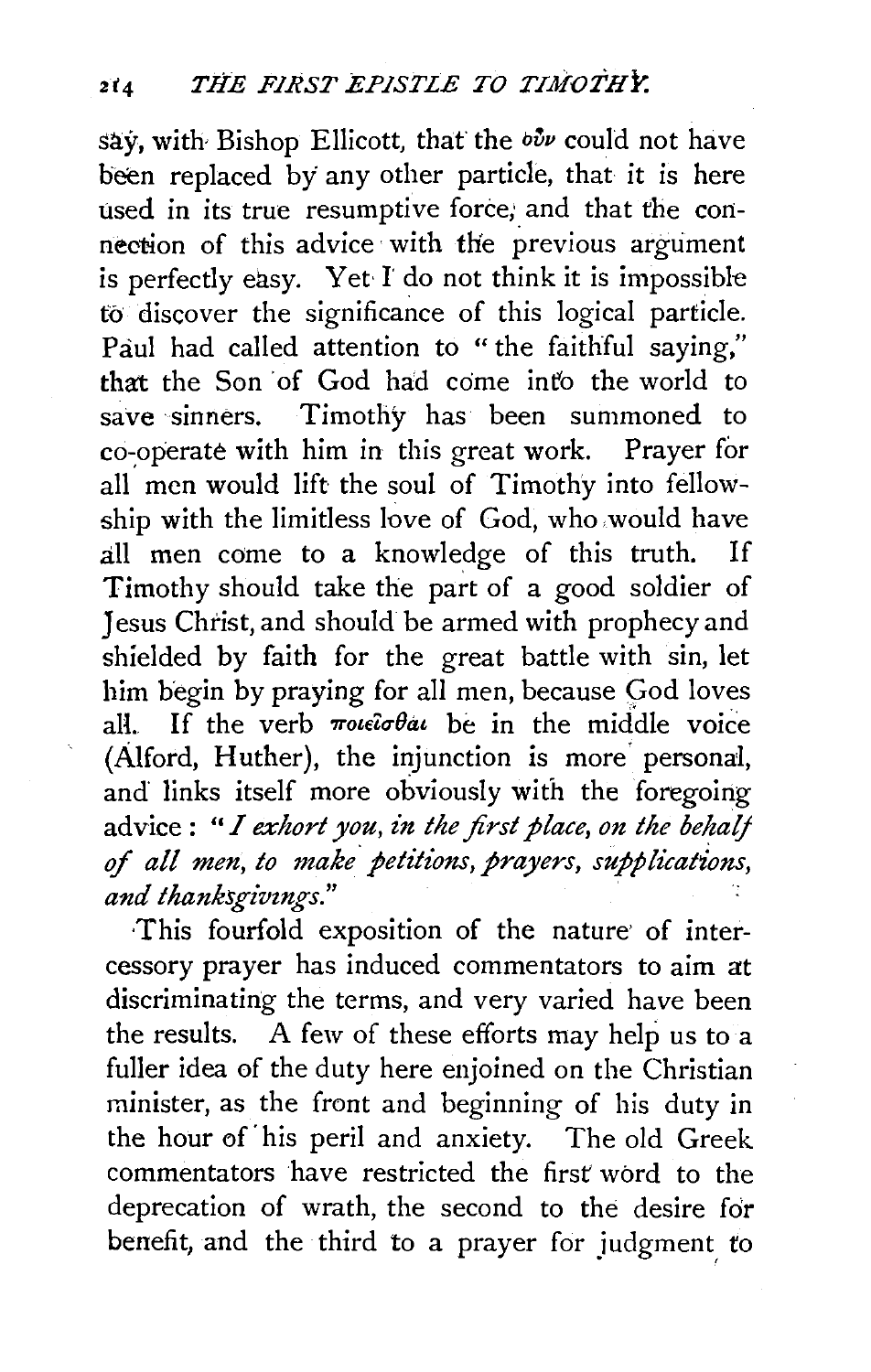fall upon the evil. Augustine  $(E\phi, \text{lix.})$  refers the four terms to the appropriate accompaniments of " holy communion;"  $\delta$ *engeus*, prayers before "consecration;"  $\pi\rho_0\sigma\epsilon\nu x\dot{a}s$ , those that accompany the breaking of bread; έντεύξεις, those in which the Church invokes a blessing on herself; and  $\epsilon v_{\chi}$ *aptortas*, the *gratiarum actio* at the conclusion. Calvin and Bengel say that *προσευχή* means *pretatio* generally, and  $\delta \epsilon_{\eta \sigma \nu s}$ , rogatio, for some special benefit. Fritzsche and Trench come. to , nearly the same conclusion, that the main distinction between them is that  $\pi \rho \circ \sigma \epsilon \nu \gamma \gamma$  is used always of prayer to God, while  $\delta \epsilon \eta \sigma \iota s$  is used, also of prayer to man;<sup>1</sup> and  $e^{i\nu\tau\epsilon\nu\xi\nu\varsigma}$  is for personal, as well as relative, intercession. Though. the words partially overlap one another, they are not perfectly equivalent, and in their combination they fill up the whole idea of prayer. The first gives prominence to the sense o£ need, the second to- that of communion with God, the third lays emphasis on supplication for others, on the importunity of pleading which is appropriate to the man of God, while the last suggests that even the Christian missionary in  $a$ heathen city might not only plead, but *give thanks for all men.* It is difficult for us always to love all men, to think of *all* men as equally dear to God, or to regard all men as equally capable of being blessed. Timothy, after reading this letter, probably walked along the marble colonnade of the great temple ot Artemis, or heard the hum of some twenty thousand

 $~^tC$ . German *Gebet* and *Bitte*. In Rom. x. I δίησις is equal to έντευξις. See also 2 Cor. i. 19.  $\pi\rho\sigma\epsilon\nu\chi\eta$  is joined with δεόμενος in Rom: i. to; and in I Tim. iv. 5 the word  $i\nu\tau\omega\zeta\omega$  is used very generally.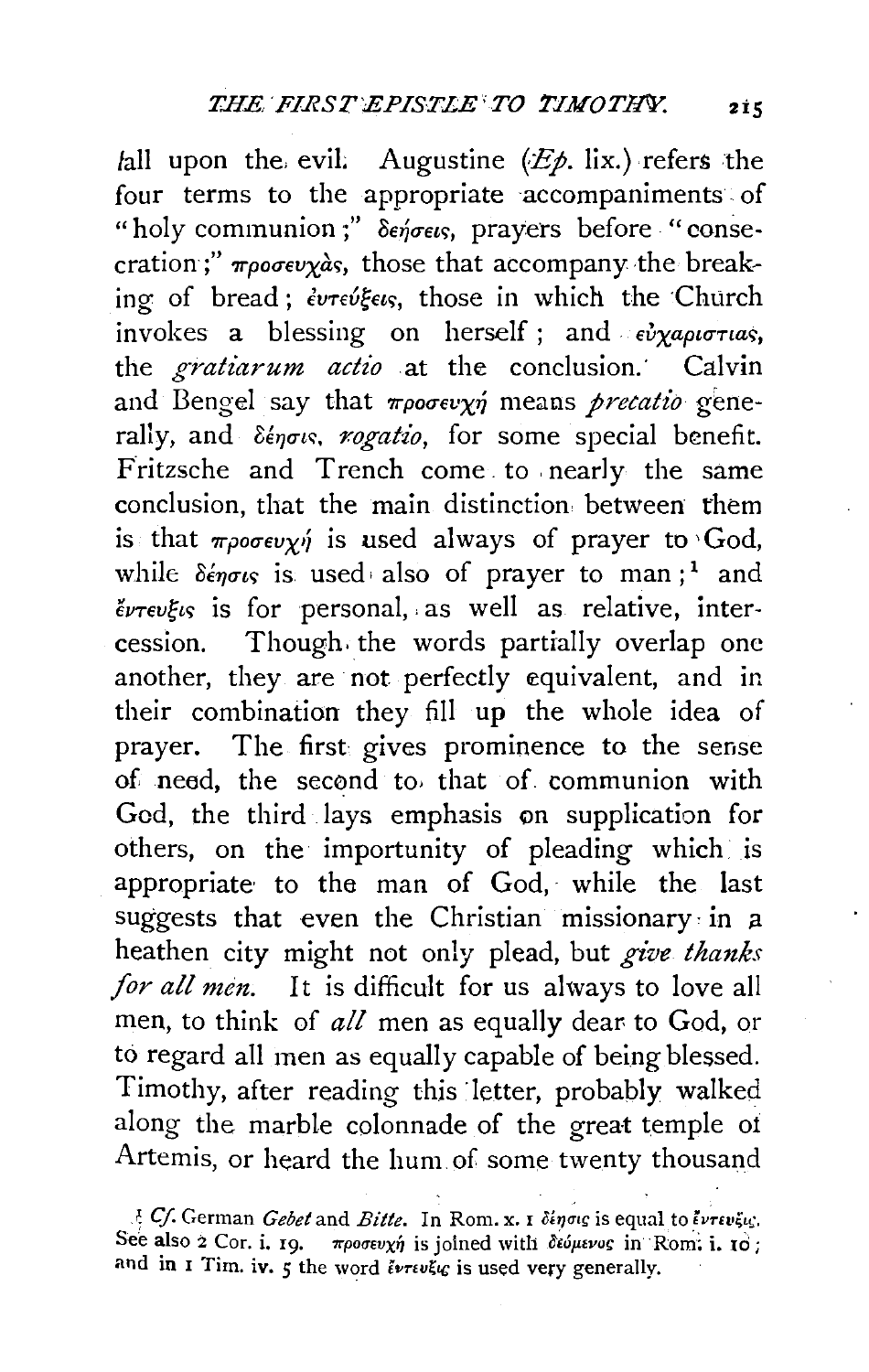Asiatic Greeks crowded in the vast theatre to witness a gladiatorial fight, or encountered a procession of· Bacchantes, or turned into the synagogue on the sides of Coressus, and saw the averted looks and felt the bitter hatred of some old friends. We, with some knowledge of the modern world, have to look into the "heils" upon earth, to survey the gold-fields and battle-fields, the African slave-hunts, the throngs and saloons of Pekin, Calcutta, and Paris, the dungeons of Naples, the monasteries of Tibet, and make prayers, petitions, intercessions, and thanksgivings, too, on behalf of *all* men. In the beginning of the gospel Timothy received this quiet injunction from the Apostle Paul. Now the once whispered word peals like the voice of many waters and mighty. thunderings over the whole Church of God.

*Verse* 2.-Most unnecessary criticism has been hazarded upon the words, *υπερ βασιλέων*, "on behalf *of kings."* Baur has said this is dear proof that the writer belongs to the time of the Antonines, before which period the singular noun would have been used. Ellicott replies justly, if this is to be pressed, the phrase would have been *iπερ των βασιλέων*. The words, as they stand, do not point necessarily to the Roman emperors, but to the supreme authorities in the states or provinces in which Timothy's lot might be cast. Christian catholicity is here contrasted with the narrowness of Jewish patriotism. Jews refused to pray for Roman governors,<sup>1</sup> an event which contributed to their final extinction as a nation.

The next clause is, and *"for all who are in*  an exalted position." Polybius and Josephus use

1 Josephus, "B. *1.''* ii. 17. 2.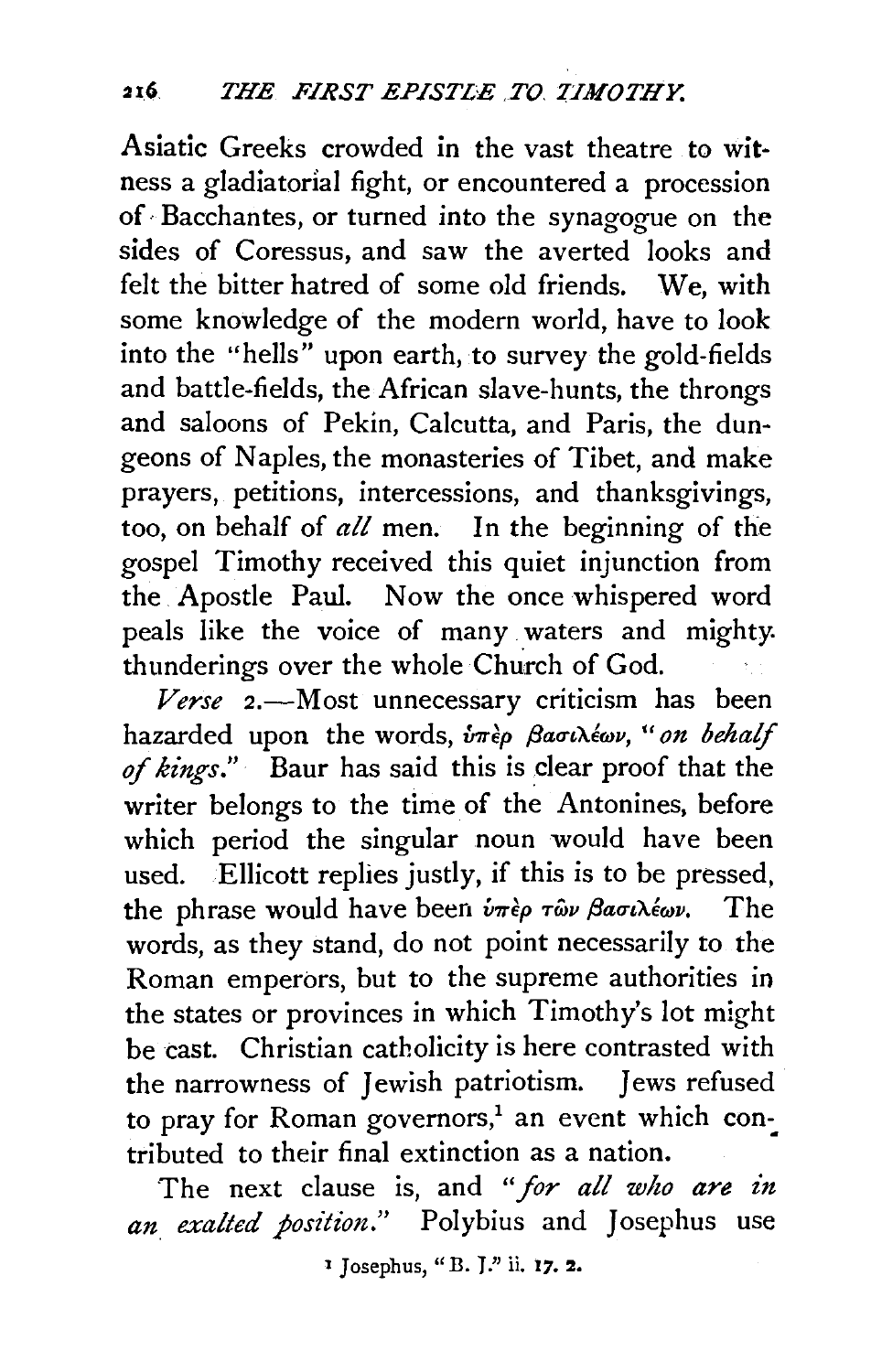the same expression to denote a similar idea. The advice thus given was followed by the early Church, and from many sources· come confirmations of the practice. One passage from Tertullian's "Apology" (Chap. xxx.) is well known. The testimony is noble, and I am tempted to transcribe a translation of it :

"We Christians, looking up to heaven with outspread hands, because they are free.from stain ; with uncovered head, because there is nothing to make us. blush ; without a prompter, because we pray from, our hearts ; do intercede for all the emperors, that their lives may be prolonged, their government be secured to them, that their families may be preserved in safety, their senates faithful to them, their armies brave, the people honest, and the whole empire at peace, and for whatever other things are desired by the people or the  $\text{C}$ *esar.*"<sup>I</sup>

The *iva* that follows does not introduce the topic of the prayer, but the reason why intercession and thanksgiving are to be offered for kings and those in exalted station, viz.—" *that we may lead a quiet* and tranquil life, in all godliness and reverence." The word translated in this place "life" is, of course, not *ζωή*, but *βίos*. It is somewhat remarkable that in classical Greek the latter of these words connoted a moral element not involved in the former, while, in the New Testament, *Bios* is used for the pleasures of life, and the manner and support of daily existence. Zw*n*, however, is used for the highest blessedness, and is ascribed to God Himself, probably because it is the great antithesis of *death,* and therefore of all sin. Here "life" is the "manner of existence," and it is Christian to desire that this be "tranquil and quiet,"<sup>2</sup> in reverence and godliness.

<sup>1</sup> Cf. Justin, "Apol." ii. 64. Eusebius, "H. E." viii. 17, "Apos. Const.," contain remarkable specimens of similar prayers.

a These words are found in classical Greek together.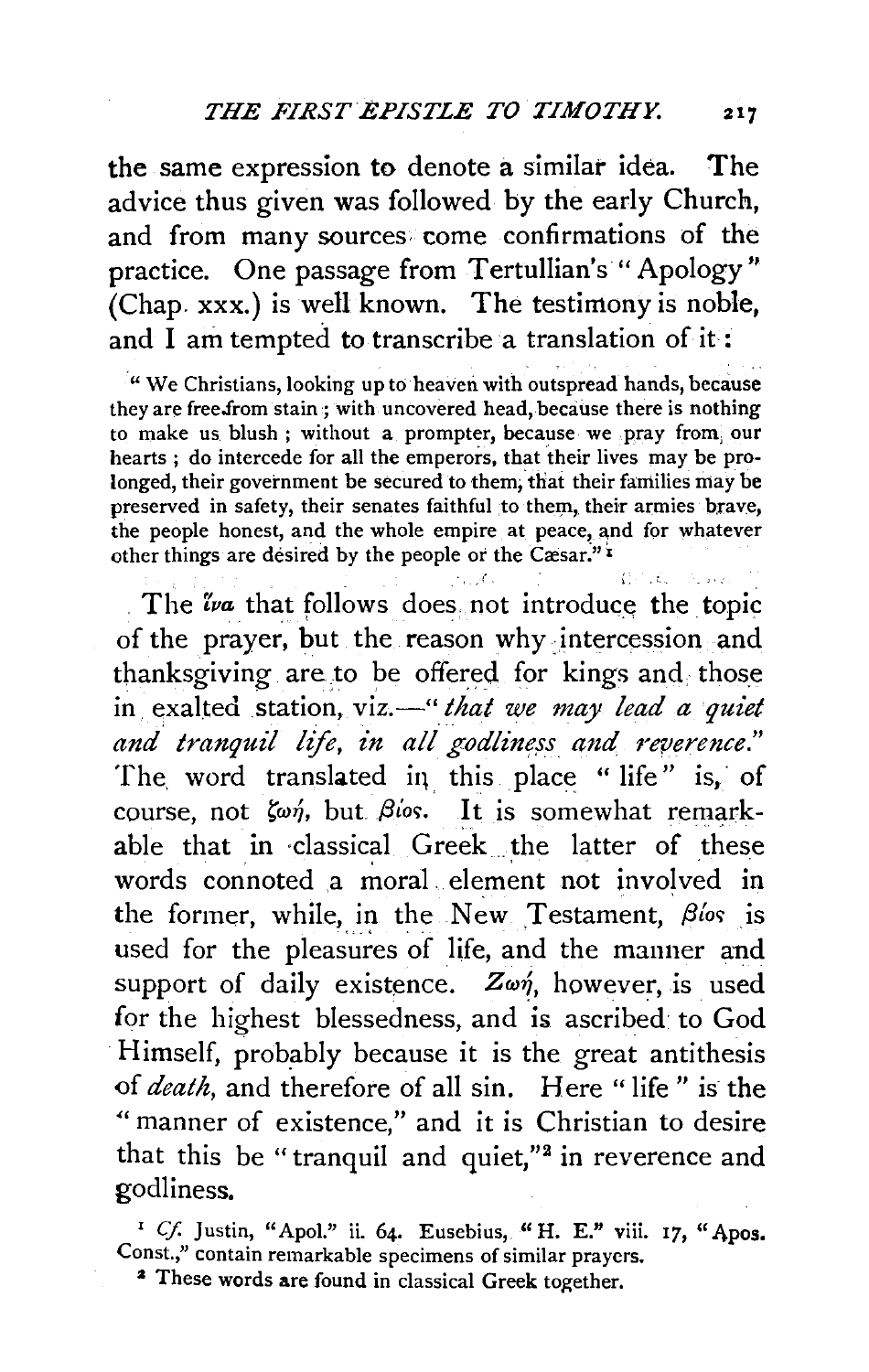St. Paul uses the word  $\epsilon \nu \sigma \epsilon \beta \epsilon \nu a$  nine times in these epistles, but it is found also (Acts iii. 12) in one of St. Peter's speeches, and also in his Second Epistle. It is used for "piety," for the true practical emotion and legitimate exercises of sentiment and worship towards God; while the second word, in its adjectival form is frequently met with in these epistles.<sup>1</sup> When we pass from the first century to the nineteenth, the wish becomes wider and deeper. Those who occupy exalted stations now, whose will has the greatest influence on the tranquil godliness of our daily life, are not merely our senators or great captains, our princes or statesmen. Our poets, scientists, and journalists, the men who rule opinion, control sentiment, govern fashion, and direct and criticize the thoughts of men, have more direct influence upon our peace than the so-called kings of the earth. Rather, they are kings for whom we should pray.

In verse 3 the great idea of the first verse is resumed. "For this"—that prayer and thanksgiving be made for all men-"is good, excellent, beautifulin itself, and acceptable in the sight of God our Saviour." So most commentators, De Wette, Ellicott, Heydenreich, and others. Huther, Alford. Wiesinger, however, make the ενώπιον, &c., refer to both adjectives, on the ground that it is thus undoubtedly used in 2 Cor. viii. 21. Since, however, that which is truly  $\kappa a \lambda \partial \nu$  is that which is in harmony with the Divine will, more strength of meaning is involved by bringing in the more comprehensive thought as a distinct utterance.

In commenting on Chap. i. 1, the usage of the <sup>1</sup> Cf. Phil. in. 8.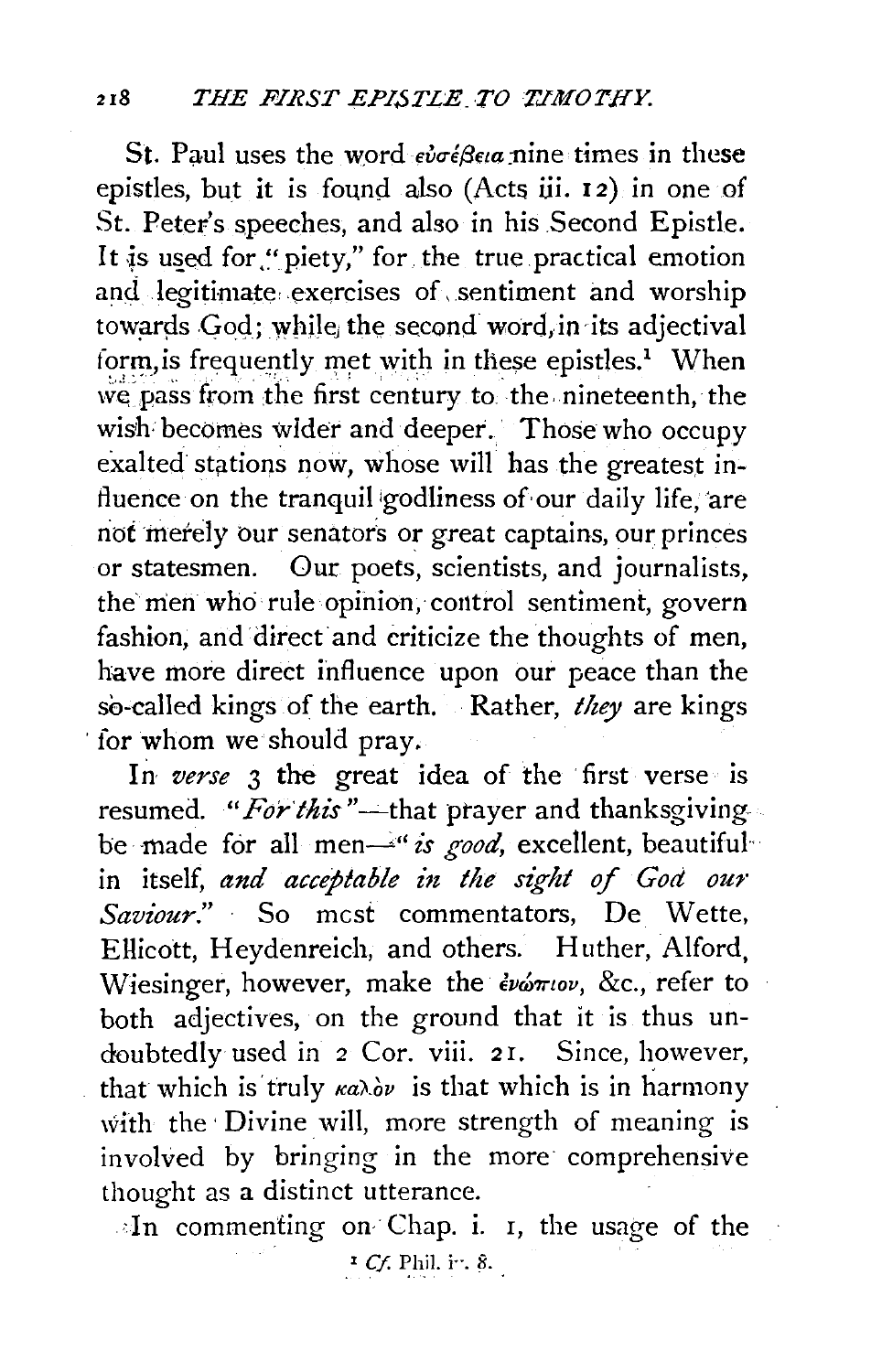phrase "God our Saviour" was discussed. It is peculiarly applicable here (verse 4), for the Apostle gives utterance to one of his grandest and most catholic thoughts of  $God := Who$  (says he) wills that all men should be saved, and should come to a full recognition of the truth. The passage is full of suggestion, and has provoked much divergence of opinion. I will not discuss the interesting question of the relative meaning of  $\theta \in \infty$  and  $\beta o \infty$  and the diverse conclusions at which grammarians have arrived. It seems to me difficult, with Ellicott, to say dogmatically that the word  $\theta \in \infty$  does not mean "wish." or "desire," or to conclude that it necessarily means the act of volition. It undoubtedly does not limit itself to "wish." Moreover, the "desire" of the Almighty must be indistinguishable from his "purpose." It is more to the point to observe that the passive  $\sigma \omega \theta \hat{n}$ vai, not the active form,  $\sigma \omega \sigma a \hat{i}$ , is used in this sentence. The former word implies the presence of certain conditions affecting the fundamental "will" of God. "All men," as far as provisions of mercy are concerned,  $may$  be saved. Even this way of looking at it was too difficult an idea for the older Predestinarians. Augustine (Enchiridion, cap. iii.) translated it "men of all classes"-"kings and common people, men and women." Elsewhere he is troubled with the passage thus, "God willeth to save all men, *i.e.*, all who are saved." In his Liber de correptione et gratia, c. 15, he grapples with the text in this fashion, "God wills that all men should be saved by teaching us to wish it."

St. Thomas, Cajetan, and others-"Because God offers the gospel to all, He shews his willingness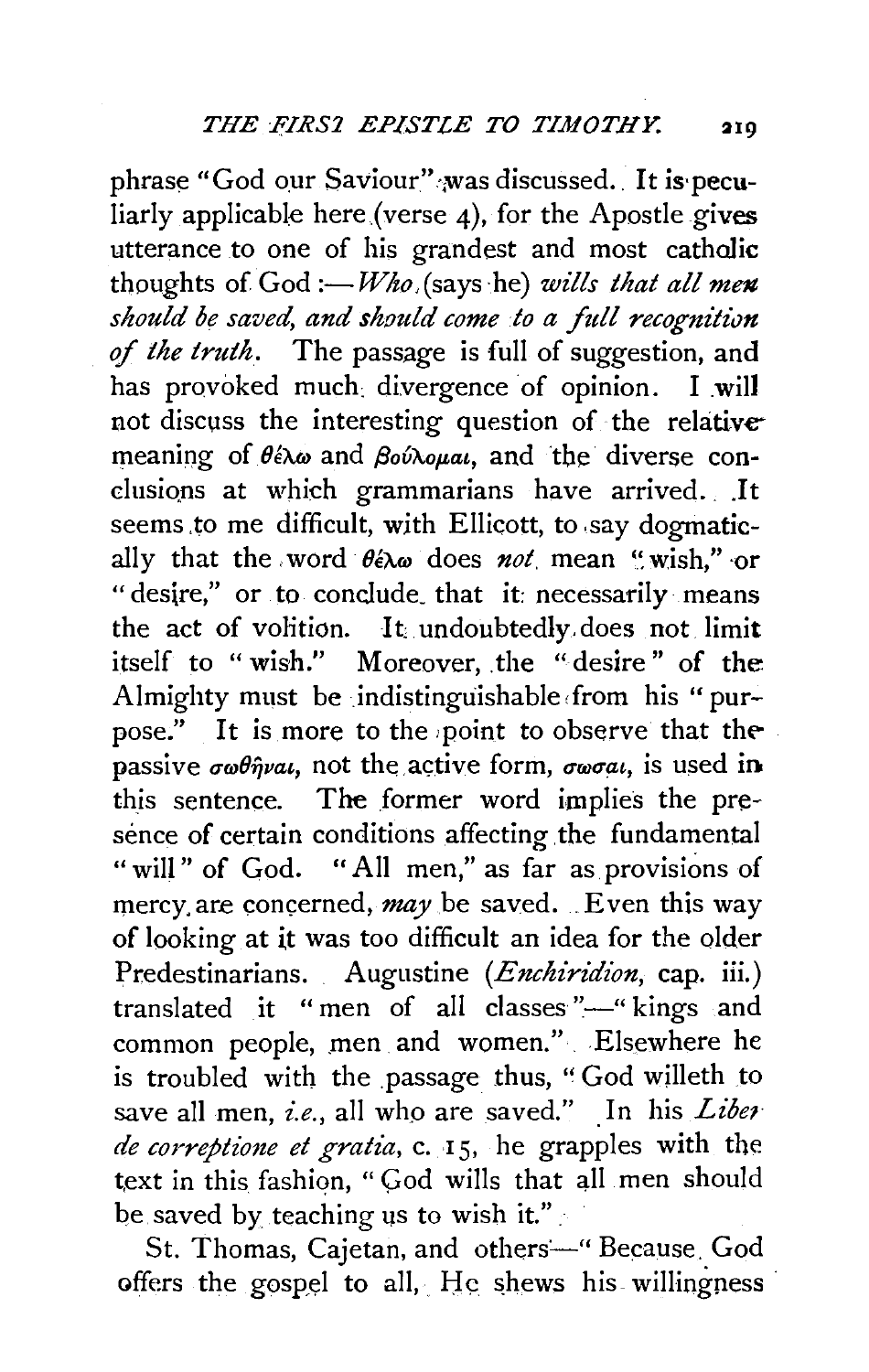to save all." Damascenus, Ambrose, Jerome, and others draw the distinction between the "antecedent " and "consequent" will of God-urging that the one precedes and the other follows upon God's foreknowledge and experience of human obstinacy or faith.

We cannot honestly restrict the expression in this way. It is true that the Apostle may not have been pondering the condition of the entire human race to the end of time, but he was laying down a principle which, if applicable to individuals in his own day would apply to all men at all subsequent epochs of the world's history. The distinct will of God is the "salvability" of all men, but in the same breath it is shewn that there are human conditions and means by which it is realized. All men are "to come," not to be driven " to a full knowledge of the truth."

Mack here asserts that God's eternal purpose was conditioned by his foreknowledge of the human worthiness and of the personal faith and obedience of those who should come. But surely we cannot say that the reasons of God's predestinations are revealed. It does not throw much light on this dark place to say that the "elect" in Paul's teaching *are*  'those who believe." The question still returns, How is it that "some believe the things which are spoken and some believe not" ? St. Paul shews how the two aspects of this great question find a solution in practical experience, when he said, "The foundation of God standeth sure, having this seal;" "The Lord knoweth them that are his;" and also this [seal], "Let him that nameth the name of Christ depart from iniquity."

 $\mathscr{N}$ erse 5.—The  $\gamma a \rho$  introduces a justification of the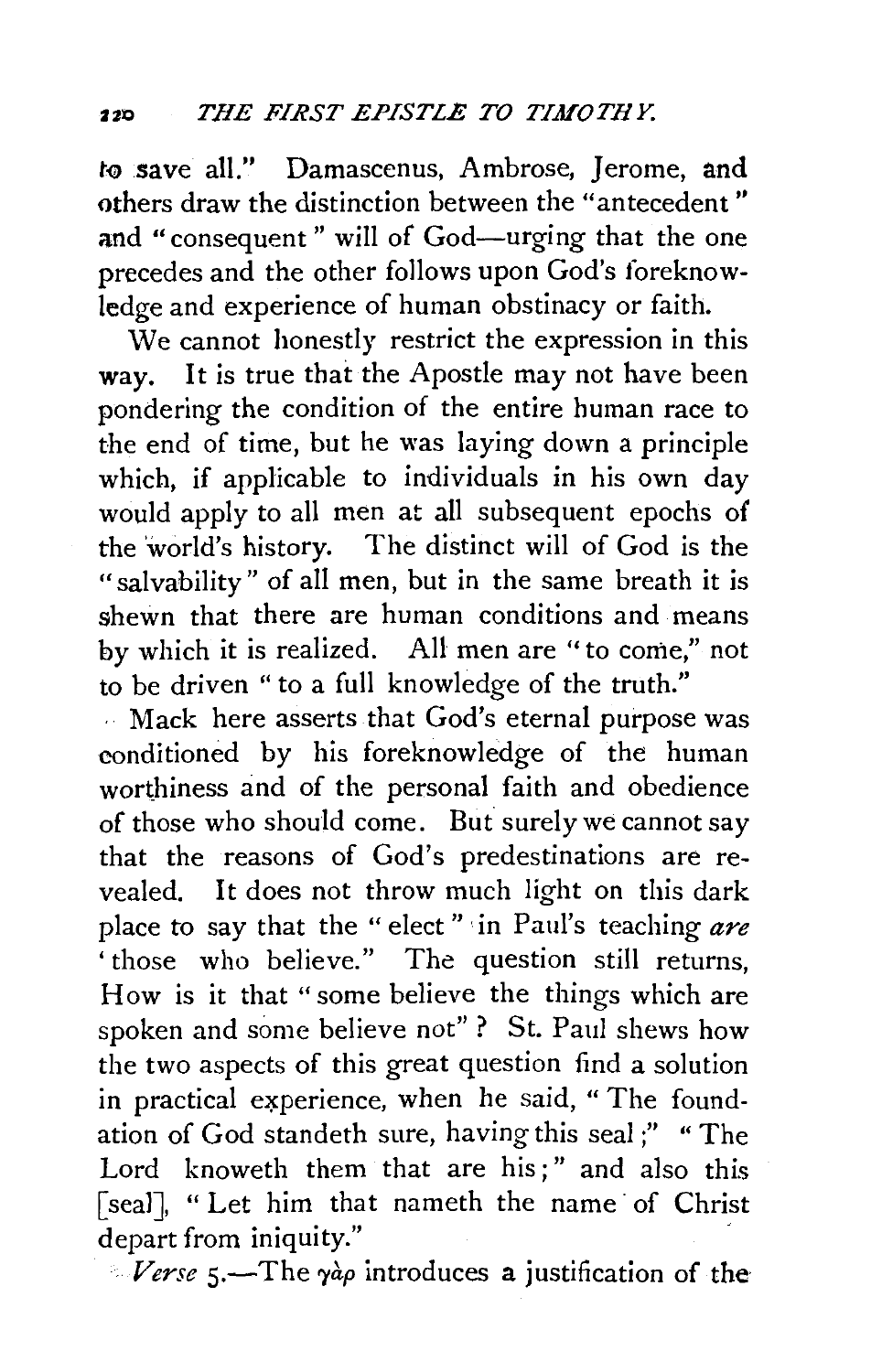previous assertion, and need not (as Mack *in loco)*  be supposed to give a further reason for prayer on hehalf of all men. Because God is one, and not two ; because the Godhead is ONE for all men, and there is not one God for Greeks and another fo Jews, one for patriarchs and another for apostle one for kings and another for slaves; because God is one and the same, always, to all men and for ever, He wills that all men should be saved...

Further, because *there is also one Mediator between* God and men, or of God and men, a man Christ *:Jesus,* God wills that all men should be saved; and Timothy is *therefore* urged to offer prayers, intercessions,.and thanksgivings for *all* men. We begin to ·see here the ground of the gratitude, and this becomes still more conspicuous in the next sentence.

The great and difficult text (Gal. iii. 20), "Now a mediator is not [a mediator] of one, but God is one,"-with its more than four hundred different interpretations,—does not appear to us to conflict with this grand utterance. In Gal. iii. 20, the  $\mu\epsilon\sigma$ irms does not refer to Christ, but to the general idea of a mediator, which might *seem* to be inconsistent with the fundamental position, GoD IS ONE, but which was not so in reality. The mediatorial relation spoken of there is that in which the mediator is indeed "one with God," so that the Law and the Promise are not at variance. There is " but one mediator" in the fullest sense, and at the same time "a mediator is not of  $one$ ," but always involves two parties between whom the mediation is made. Medity is generally construed with the genitive of the parties who are thus brought into relation with each other. Christ is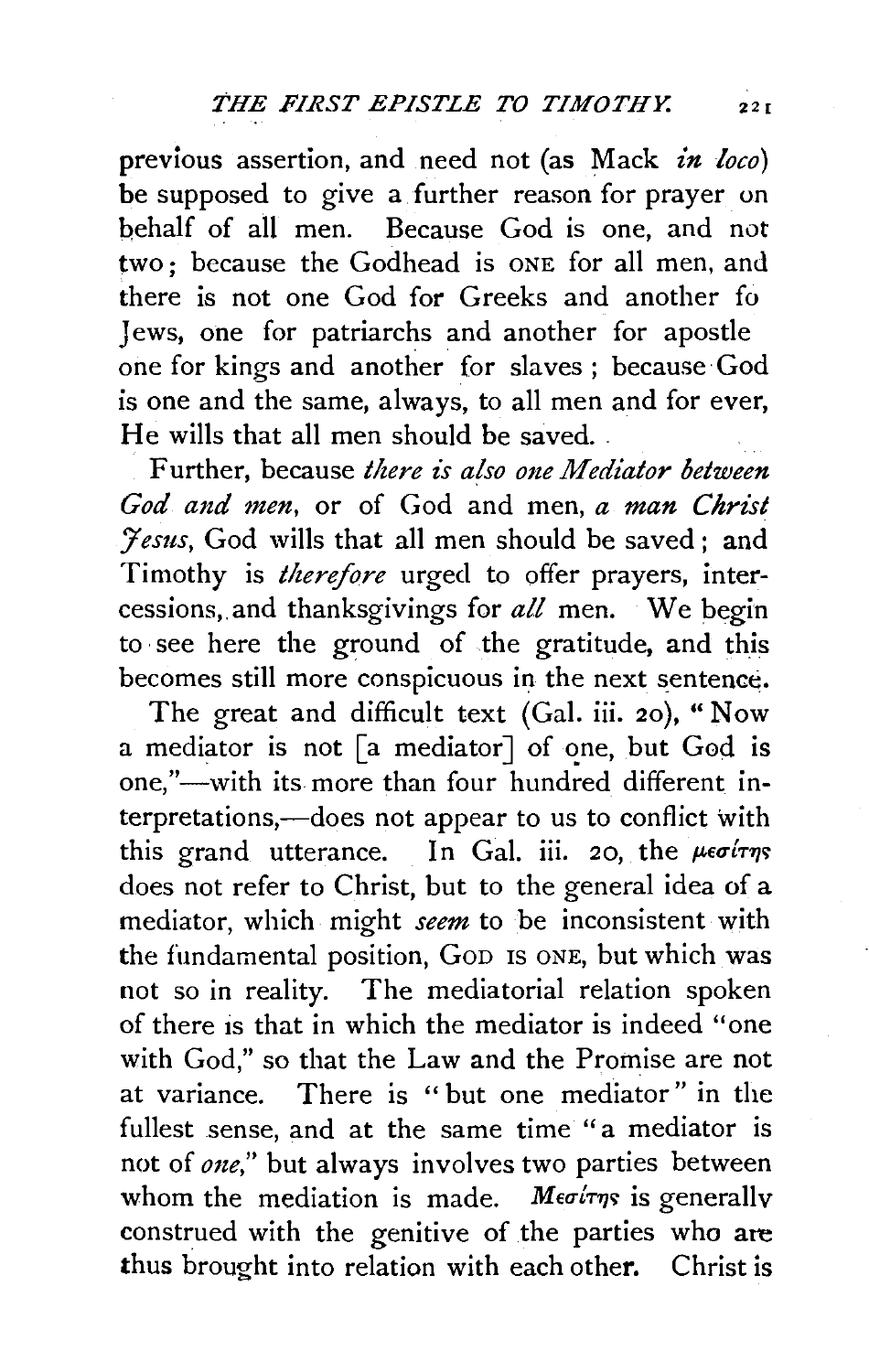Mediator because He blends two natures in his own. They were distant from each other, they were morally disunited and disconnected by sin; they were positively hostile. "The carnal mind was were positively hostile. enmity against God." "The wrath of God was re- .vealed against all ungodliness." Christ re-establishes 'the disturbed relationship.

" A man Christ Jesus" is thus declared to be the one Mediator between God and men. · The word "God" surely means the same, and is used in the same sense in both clauses of this verse. Christ in his humanity is representative and manifestative of the whole Godhead - of Father, Son, and Holy Ghost. His ·perfect humanity is the image· of the invisible God. " In him dwelleth all the fulness of the Godhead bodily."

He is as much the effluence and organ of the Son, of the Logos, of the Spirit, as of the Father. He is the Mediator of the Father, because He is the Mediator of the Son, and because He gives and baptizes with the Holy Ghost. More than this, his perfect humanity is representative of the entire human race, *i.e.*, of all men; and hence in a sense in which it could not be spoken of Moses, or of the mediatorial sovereignty of the old covenant, or of any of those who, by faith and prayer, by reverence and sympathy, by likeness to God and fellowship with man, help to bridge the chasm between God and man. It must be allowed that Augustine, while admitting many "advocates," will not give them the name of mediators.<sup>1</sup> This is his name alone, "pro

<sup>&</sup>lt;sup>1</sup> Cornelius, though he here takes occasion to argue in favour of the advocacy of the saints, gives (he says) the heretics the right-hand of fellowship ln refusing the *name* of mediator to the saints.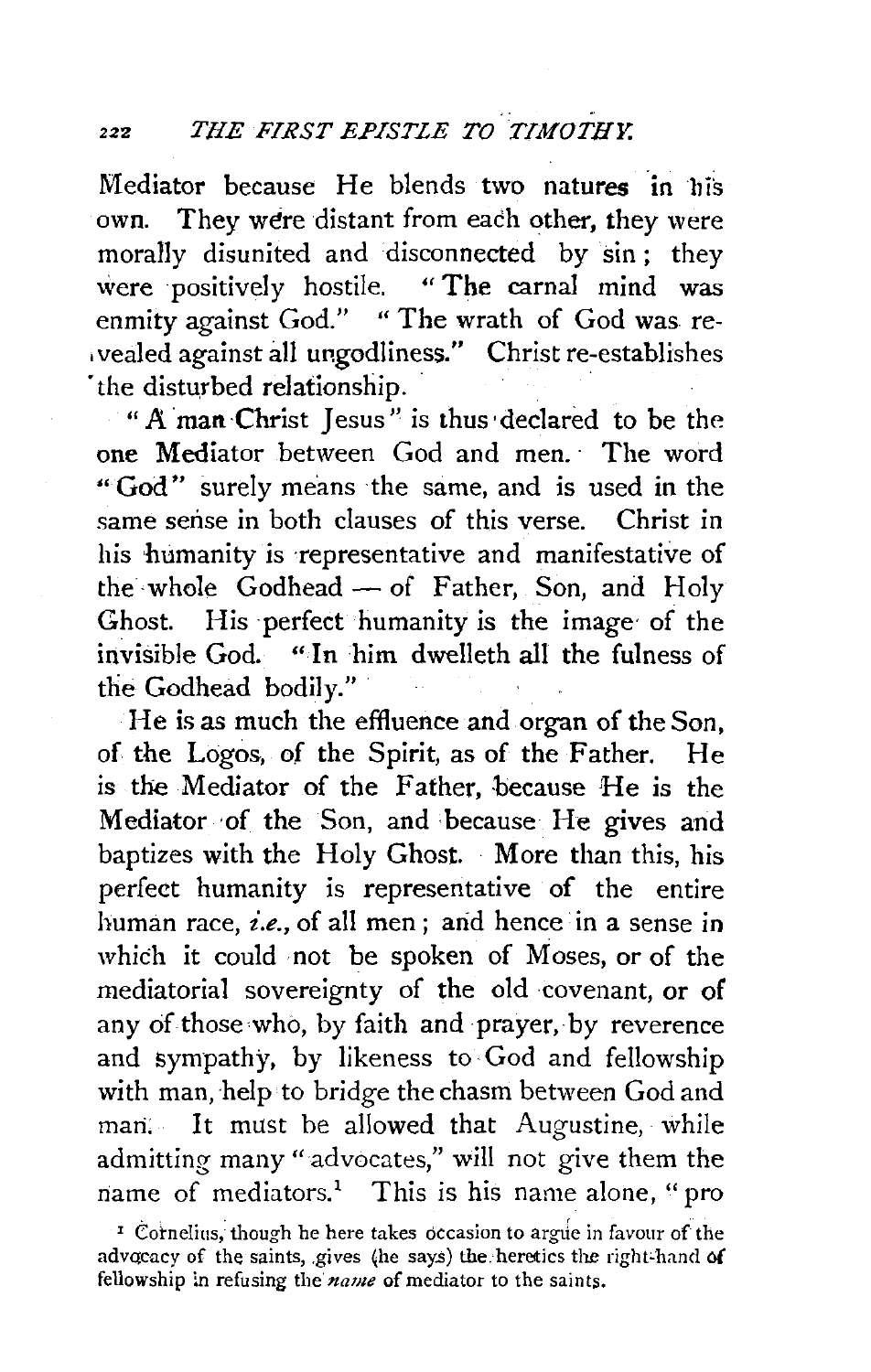quo nullus interpellat sed ipse pro omnibus, hic unus verusque Mediator."

In verse 6 the purposes subserved by the mediatorial functions of the humanity of Christ are furthermore described, but not the special constitution of his person. He is not here spoken of either as the Son of God or Son of man, but in his humanity, as the image of the Godhead and the representative of man. It is as such we are told : He gave Himself to be  $\partial u \tau/\partial \nu$   $\tau$   $\rho$   $\sigma$   $\nu$   $\sigma$   $\pi$   $\partial \nu$   $\tau$   $\omega$ ,  $\alpha$  ransom for all; He gave Himself in one great voluntary act to be the ransom-price on behalf of all men. His advent in our flesh, his consciousness of our need, peril, temptation, and burden; the breaking of his heart under the crushing weight of all the sins He had taken upon Himself; his submission to suffering and death, and to the hiding of the Father's face, were his own voluntary acts, were the work and the utterance of the righteous love of the eternal Godhead to man, to all mankind. Independently of the Incarnation, the connection between God and man was simply due to the indestructible relation between Creator and creation. Men out of harmony with God have taken the punishment of their sins and alienation from God upon themselves, and they have perished in their sins. Christ accepted, in his Divine-human life, the whole of the conditions which bound sin and death together, and He broke the spell of sin, and exhausted the curse of death.  $Av$ Ti $\lambda v$ Tρον occurs only in this place, but in Matt. xx. 28 we have, "The Son of man came to give his life," λύτρον άντι πολλών; and in Titus ii. 14 we have the verb—λύτρώσηται. The idea of λύτρον is a redemption

223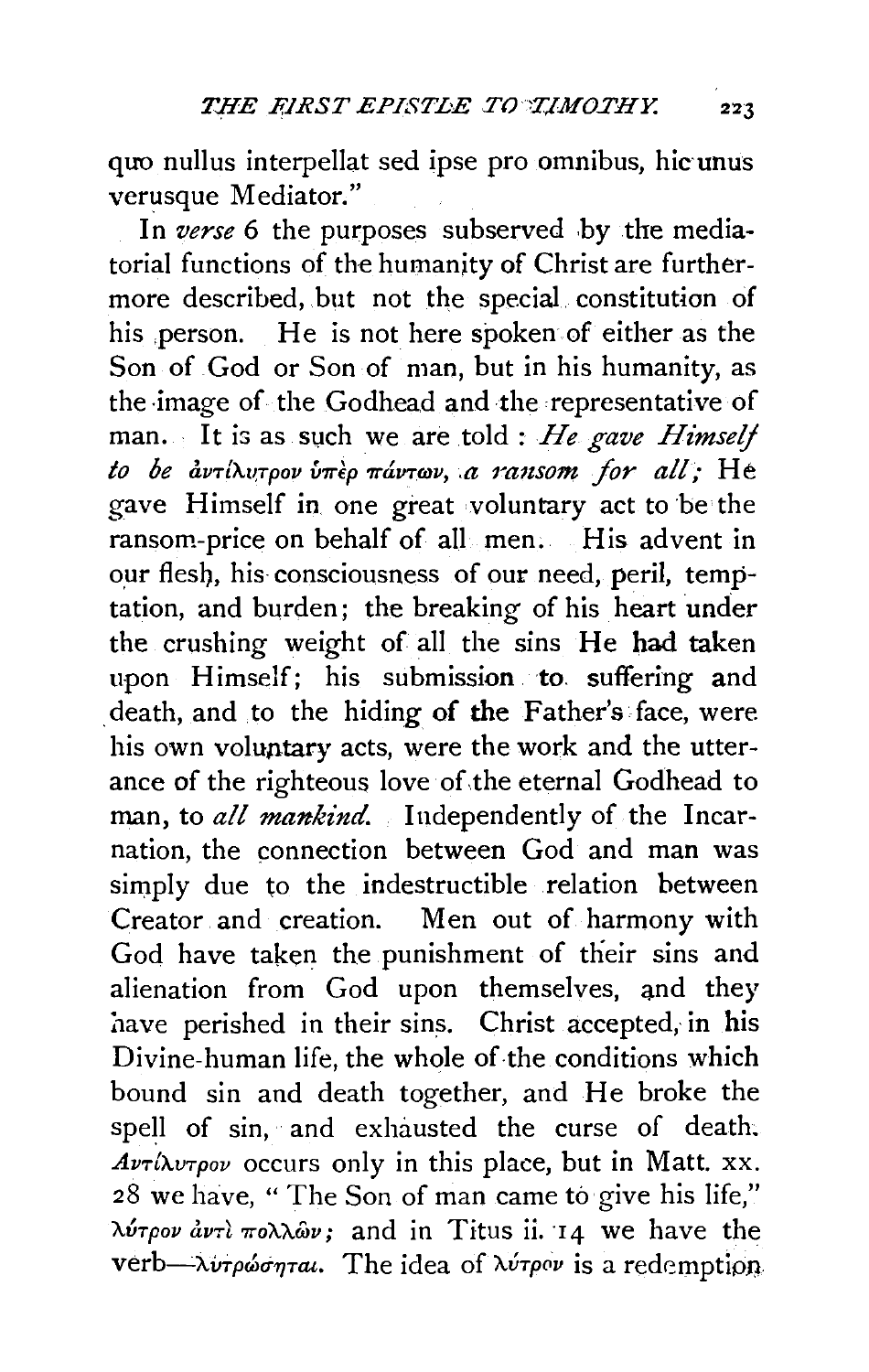price of a slave or a captive; while  $\frac{dv}{dt}$  in composition and in ordinary regimen has the further idea of substitution,  $\tilde{\nu}_{\pi\epsilon\rho}$  represents the object and direction of the act. It can be but an illustration of Christ's most wonderful work as Mediator, yet' the peculiarity illustrated must be full of significance. The New Testament writers strain in various waysto compass an adecuate expression of the meaning of Christ's life and death. If we confine ourselves here to the specialty of *this* representation, we must imagine the human race, all men, as held in cruel bondage, their will enslaved, their escape impossible by the evolution of natural laws, by their own effort, while the God-man, " the one Mediator between God and men," gives Himself, delivers Himself into their position of captivity, and peril, and curse-and their bondage is at an end. Of this mysterious fact Paul speaks in an elliptical fashion thus-*An event to be testified in its appropriate seasons.*<sup>1</sup>

Every saved· man is a new testimony to the fact. The final sufficient testimony to it will be given in the spiritual and eternal world, where this grand stupendous work of the Mediator will be the appeal, the hope, the stability of all who have come to a "full knowledge of its truth."

*Verse* 7.-*Whereunto, i.e.,* for the purpose of giving this testimony in my own case, *I was appointed a herald, an apostle, a teacher of the nations in faith*  and truth. I speak the truth; I lie not. On this I

<sup>1</sup> There is difference of reading as to the text of this passage. A leaves out  $\tau$ <sup>b</sup>  $\mu$ apr*v*<sub>pto</sub>v, D, F, G, add  $o\bar{v}$  before  $\tau$ *b*. Eleven MSS., according to Mack, read *To pvaT•ip•ov,* which are not, however, mentioned by Tischendorf or Tregelles. *Cf.*, for the construction the apposition of a word with a sentence Rom. xii. I.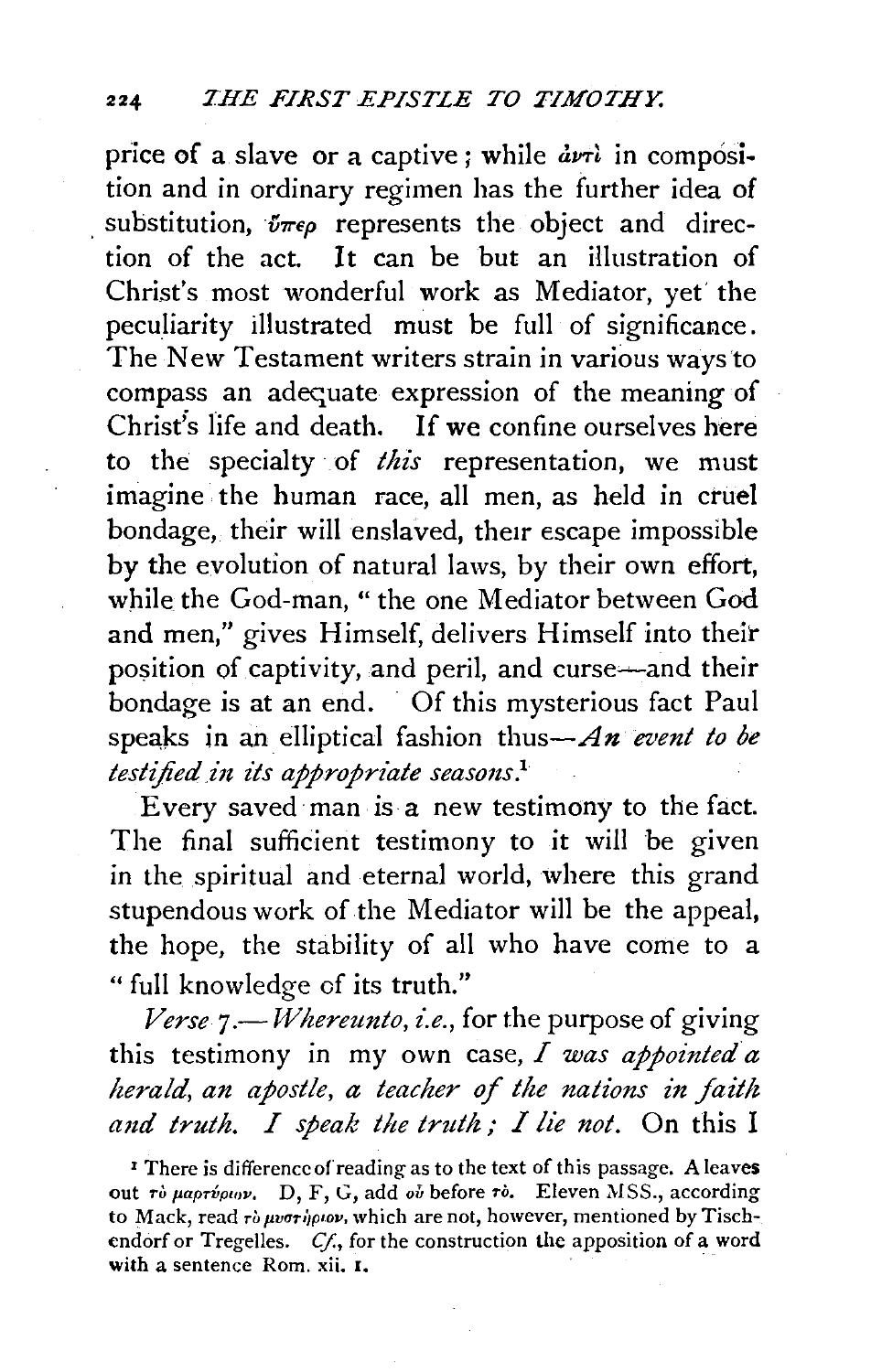need only observe that the ideas here used by the writer are thoroughly Pauline, though the precise phraseology is peculiar to the Pastoral Epistles.<sup>1</sup> He claims to be a solemnly-accredited messenger, an apostle in the fullest sense, a teacher of the nations, as distinct from the Jewish people, a privileged representative or herald of a Divine authority and love. By proclaiming the *truth;* he will help men to *faith*. Nor need he, in face of repeated denials of his apostolic claims, hesitate to asseverate and affirm the reality of his convictions.

In *verse* 8 one is again tempted to discuss the difference between βούλομαι and θέλω, but I am content to say that, after comparing the classical and biblical usage, I believe that the distinction urged on the one side by Tittmann, on the other by Buttmann, cannot be maintained in New Testament Greek, that both words are used in certain senses interchangeably. In some cases  $\theta \hat{\epsilon} \lambda \omega$  cannot mean "will," as Matt. vii. 12; xxvii. 21; and in others it must mean purpose or determination, and is more than desire, Matt. xvii. 4· *{3ov'AoJ1-at* would seem to have the idea of *deliberation* essentially involved in it, yet often it cannot mean more than *wish*: as in Acts xvii. 20, so also here. Paul can counsel or desire, but he cannot purpose or will the conduct of others. The  $\delta \nu$  gathers the general argument of the previous verses together.

*I wish then that men* (perhaps used here in contradistinction to women, of whom he is then led on to speak) *in every place,* consecrated to the service and

<sup>&</sup>lt;sup>1</sup>  $C_i$ : 2 Tim. i. 11; 1 Cor. ix. 27; 2 Cor. iv. 5; and the frequent use of κηρύσσω.